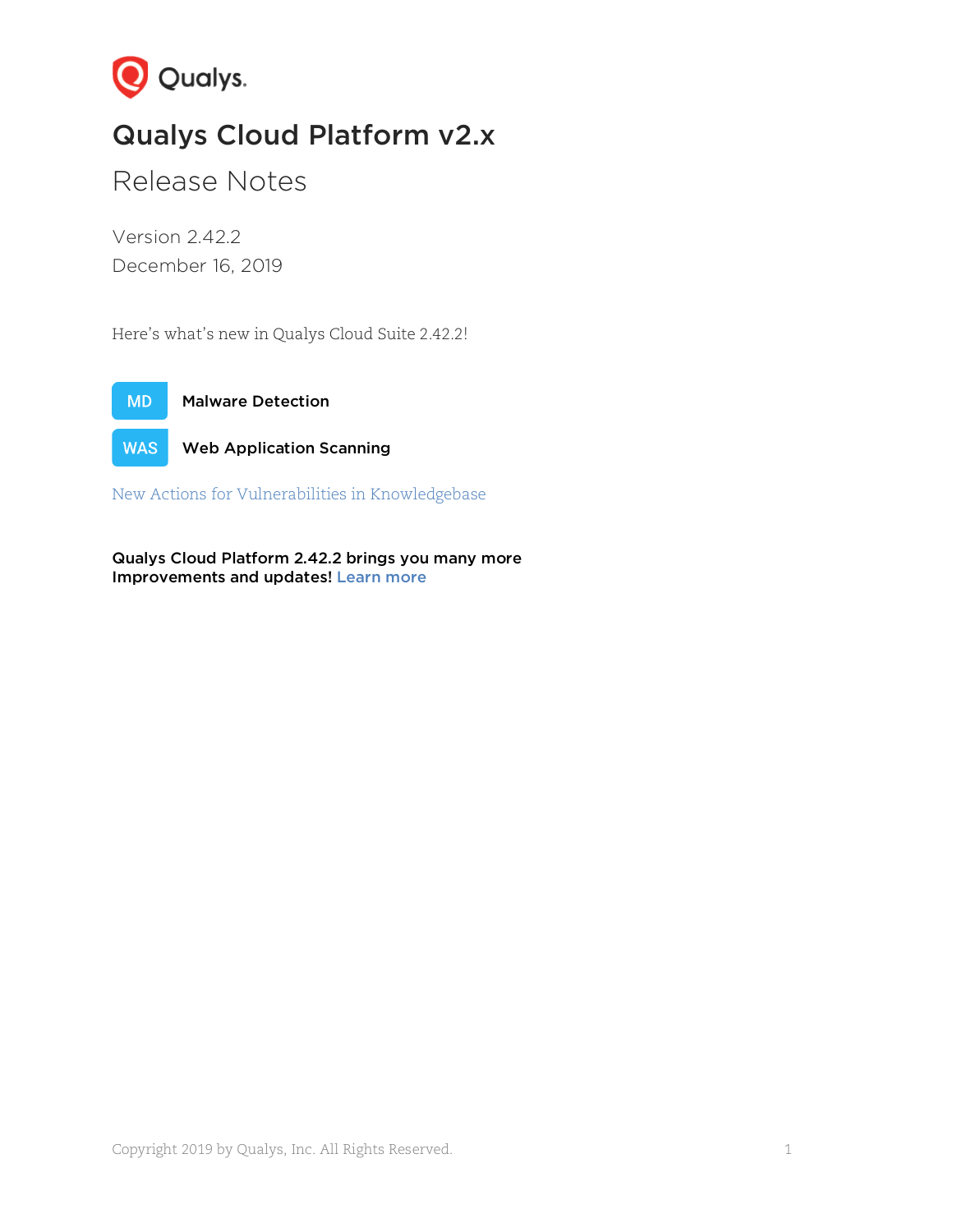

#### **WAS** Web Application Scanning

# <span id="page-1-0"></span>New Actions for Vulnerabilities in Knowledgebase

We have now introduced new actions for vulnerabilities in your knowledgebase. You can now:

- edit the severity of a vulnerability
- restore severity of a vulnerability
- ignore a vulnerability
- activate a vulnerability

The actions are applicable for QIDs in KnowledgeBase for both modules: Web Application Scanning and Malware Detection.

Note: This feature is not available by default. Contact Qualys Support to get this feature enabled.

### What Permissions are Needed?

We have introduced a new permission named "Update Knowledgebase" in WAS Remediation Permissions (Malware Remediation Permissions in MDS) for a user to be able to perform the new actions that are introduced for vulnerabilities.

By default, this permission is assigned only to Manager user. If you want other users to be able to perform the actions, you need to explicitly assign Update Knowledgebase permission to the user.

### Edit Severity

Go to Knowledgebase, select the QID of the vulnerability and then select Edit Severity from the Actions menu.

Slide the slider for Custom Level to the level you want to assign to the selected QID.

Add a comment to indicate the change or reason for the change and then click Save.



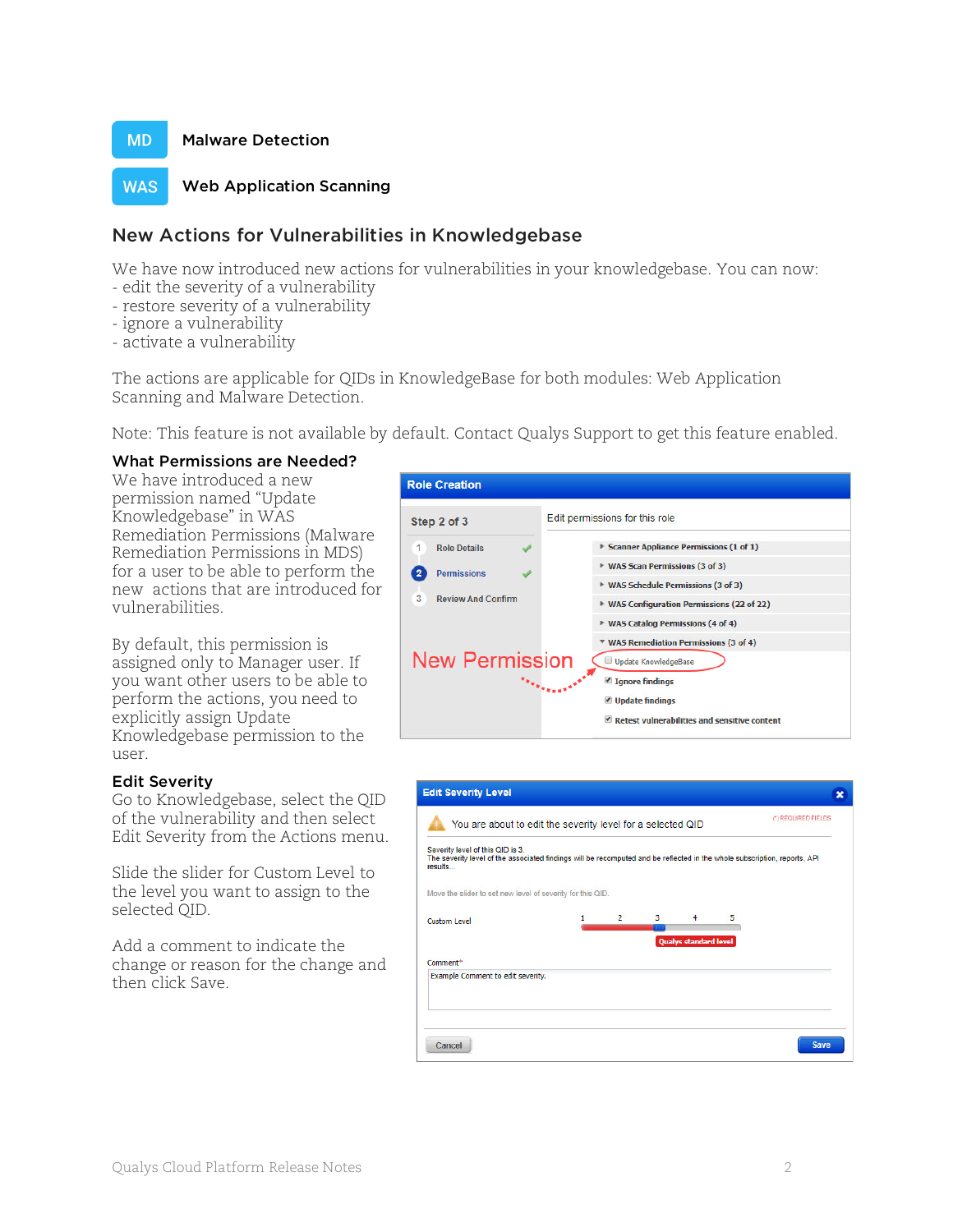### Restoring Severity

If you have changed the severity of a QID and want to revert it to the Qualys defined severity, select the QID, and select Restore Severity from the Actions menu.

A message is displayed asking confirmation for restoring severity of the QID. Once you confirm, the severity of the QID is restored to the Qualys defined severity.

### Ignoring a vulnerability

You can ignore vulnerabilities so they don't appear as actionable issues in the detections list.

Go to Knowledgebase, select the QID and select Ignore from the Actions menu. When you ignore a detection, you'll be prompted to give a reason false positive, acceptable risk or not applicable. The ignored detection's status label is grayed out in the report and in the Detections list.

| KnowledgeBase      |                              |                                                            |  |  |  |
|--------------------|------------------------------|------------------------------------------------------------|--|--|--|
| Actions (1) $\vee$ |                              |                                                            |  |  |  |
| <b>QID</b>         | <b>Name</b>                  |                                                            |  |  |  |
| 237844             | <b>Quick Actions</b>         | OpenShift Container Platform 4.2 runc (RHSA-2019:4074)     |  |  |  |
| 216219             | View<br><b>Edit Severity</b> | atch Release ESXi670-201912001-SG Missing (VMSA-2019-0022) |  |  |  |
| 372278             | <b>Restore Severity</b>      | ent Man-In-The-Middle Attack Vulnerability (FG-IR-18-100)  |  |  |  |
| 237847             | lgnore<br>Activate           | iava-1.7.1-ibm (RHSA-2019:4109)                            |  |  |  |

|                       | Specify the reason why the vulnerability shall be ignored and provide additional explanation for tracking purpose.                                                                                                                                                                                                                                             |  |
|-----------------------|----------------------------------------------------------------------------------------------------------------------------------------------------------------------------------------------------------------------------------------------------------------------------------------------------------------------------------------------------------------|--|
|                       | All associated findings will be ignored and will not appear anymore in your web application reports, unless you specifically<br>configure them to include ignored vulnerabilities. Note that ignored vulnerabilities can be reactivated at any time by users who<br>have been granted the permission and who have access to the corresponding web application. |  |
| Reason*               |                                                                                                                                                                                                                                                                                                                                                                |  |
| <b>False Positive</b> |                                                                                                                                                                                                                                                                                                                                                                |  |
| <b>False Positive</b> |                                                                                                                                                                                                                                                                                                                                                                |  |
| <b>Risk Accepted</b>  |                                                                                                                                                                                                                                                                                                                                                                |  |
|                       |                                                                                                                                                                                                                                                                                                                                                                |  |

By default, the detection will not appear in future reports on the same web application or scan (or site for MDS), until it is reactivated.

#### Activating a QID

If you have marked the vulnerability as Ignore and now want to activate the vulnerability, select the QID, and select Activate from the quick actions menu.

A message is displayed asking confirmation for activating the QID. Once you confirm, the QID is not ignored.

| KnowledgeBase      |                                                                    |                                                                                                            |  |  |  |
|--------------------|--------------------------------------------------------------------|------------------------------------------------------------------------------------------------------------|--|--|--|
| Actions (1) $\vee$ |                                                                    |                                                                                                            |  |  |  |
| $\Box$ QID         | <b>Name</b>                                                        |                                                                                                            |  |  |  |
| 372279             | Veritas Backup Exec Remote Code Execution Vunerability (VTS17-006) |                                                                                                            |  |  |  |
| V<br>177480        | <b>Quick Actions</b>                                               | late for italc (DLA 1979-1)                                                                                |  |  |  |
| 237851             | View<br><b>Edit Severity</b><br>Restore Severity<br>lanore         | Red Hat JBoss Core Services Apache HTTP Server 2.4.23 Release on RHEL 7(RHSA-2017:0194)                    |  |  |  |
| m<br>372258        |                                                                    | vilege Escalation Vulerabilities (FG-IR-18-108)                                                            |  |  |  |
| 172906             | Activate                                                           | iux Security Update for the Linux Kernel (SUSE-SU-2019:3200-1)                                             |  |  |  |
| 237850             |                                                                    | Red Hat Update for Red Hat JBoss Core Services Apache HTTP Server 2.4.23 Release on RHEL 6(RHSA-2017:0193) |  |  |  |